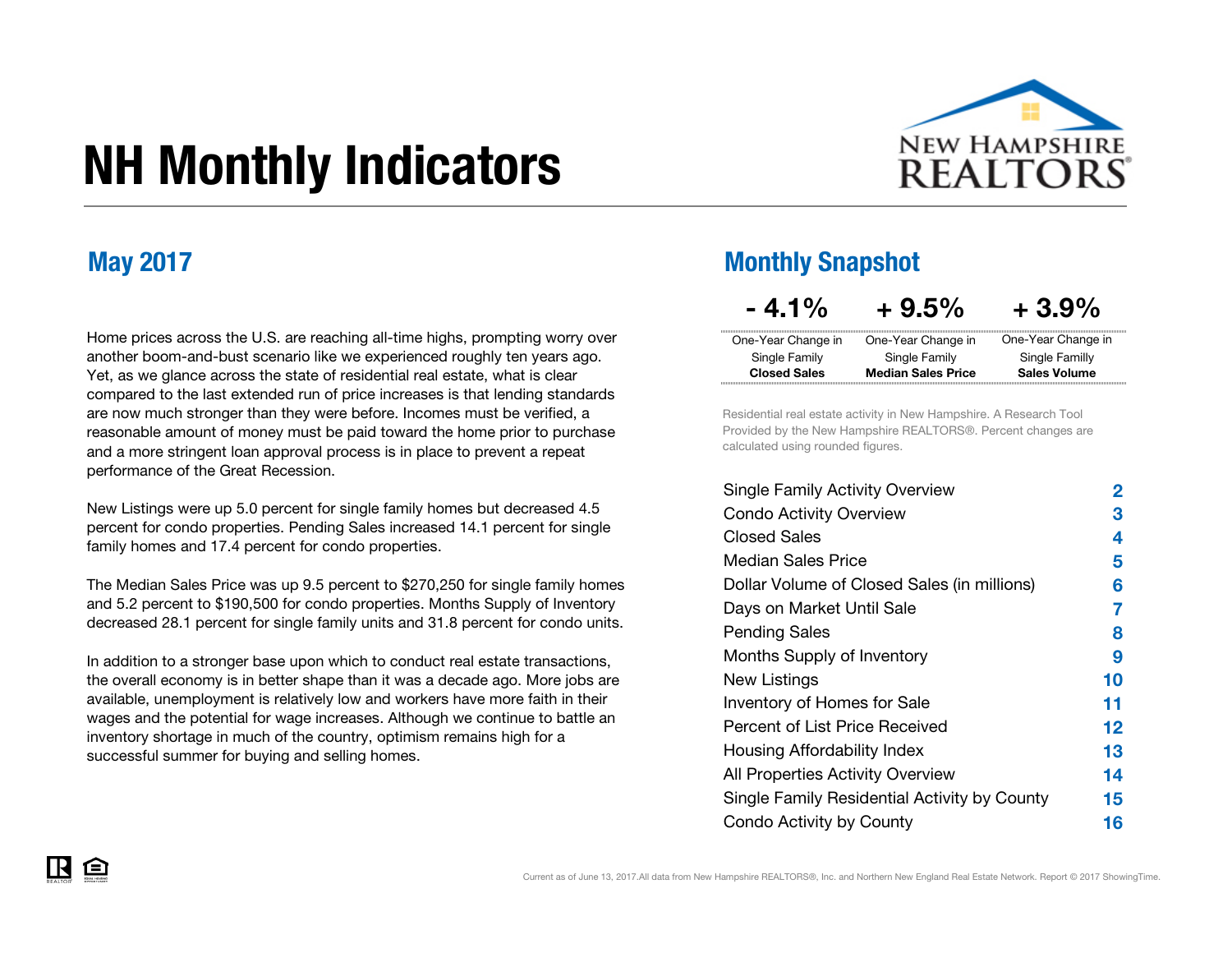### NH Single Family Residential Activity Overview

Key metrics by report month and for year-to-date (YTD) starting from the first of the year.



| <b>Key Metrics</b>                         | <b>Historical Sparkbars</b>                  | 5-2016    | 5-2017    | <b>Percent Change</b> | <b>YTD 2016 YTD 2017</b> |           | <b>Percent Change</b> |
|--------------------------------------------|----------------------------------------------|-----------|-----------|-----------------------|--------------------------|-----------|-----------------------|
| <b>Closed Sales</b>                        | 5-2015<br>5-2014<br>5-2016<br>5-2017         | 1,681     | 1,612     | $-4.1%$               | 5,810                    | 5,513     | $-5.1%$               |
| <b>Median Sales Price</b>                  | 5-2014<br>5-2015<br>5-2016<br>5-2017         | \$246,900 | \$270,250 | $+9.5%$               | \$239,900                | \$256,000 | $+6.7%$               |
| \$ Volume of Closed Sales<br>(in millions) | 5-2014<br>5-2015<br>5-2016<br>5-2017         | \$483.8   | \$502.8   | $+3.9%$               | \$1,601.3                | \$1,629.0 | $+1.7%$               |
| <b>Days on Market</b>                      | 5-2014<br>5-2015<br>5-2016<br>$5 - 2017$     | 77        | 70        | $-9.1%$               | 93                       | 82        | $-11.8%$              |
| <b>Pending Sales</b>                       | 5-2015<br>5-2014<br>5-2016<br>5-2017         | 1,928     | 2,199     | $+14.1%$              | 7,528                    | 7,678     | $+2.0%$               |
| <b>Months Supply</b>                       | $5 - 2014$<br>5-2015<br>$5 - 2016$<br>5-2017 | 5.7       | 4.1       | $-28.1%$              |                          |           |                       |
| <b>New Listings</b>                        | 5-2014<br>5-2015<br>5-2016<br>5-2017         | 2,982     | 3,130     | $+5.0%$               | 11,110                   | 10,209    | $-8.1%$               |
| <b>Homes for Sale</b>                      | 5-2014<br>5-2015<br>$5 - 2016$<br>5-2017     | 8,234     | 5,982     | $-27.4%$              |                          |           |                       |
| <b>Pct. of List Price Received</b>         | 5-2014<br>5-2015<br>5-2016<br>5-2017         | 97.8%     | 98.4%     | $+0.6%$               | 97.2%                    | 97.8%     | $+0.6%$               |
| <b>Affordability Index</b>                 | 5-2014<br>5-2016<br>5-2015<br>5-2017         | 159       | 143       | $-10.1%$              | 164                      | 151       | $-7.9%$               |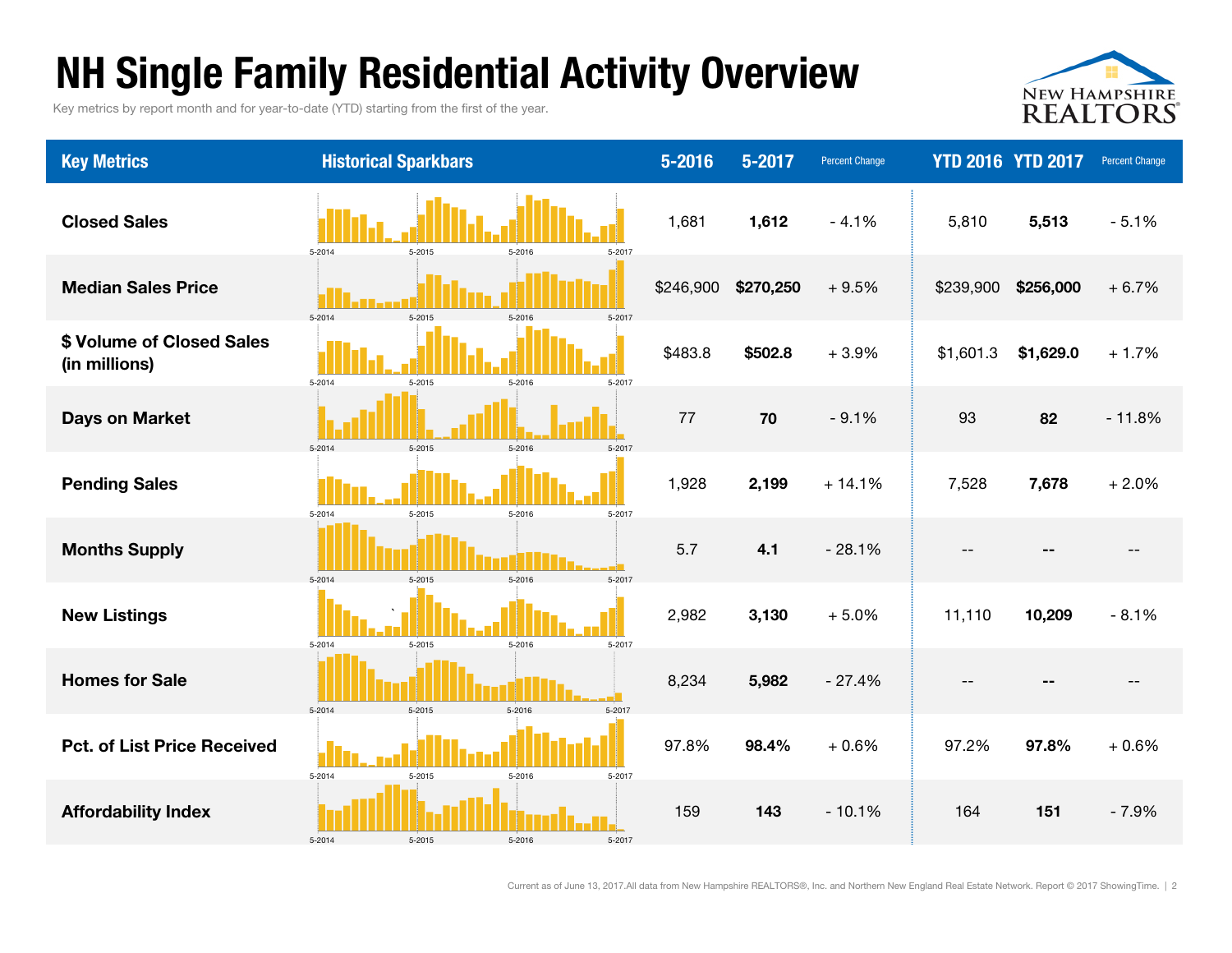### NH Condo Activity Overview

Key metrics by report month and for year-to-date (YTD) starting from the first of the year.



| <b>Key Metrics</b>                         | <b>Historical Sparkbars</b>                  | $5 - 2016$ | 5-2017    | <b>Percent Change</b> | <b>YTD 2016 YTD 2017</b> |           | <b>Percent Change</b> |
|--------------------------------------------|----------------------------------------------|------------|-----------|-----------------------|--------------------------|-----------|-----------------------|
| <b>Closed Sales</b>                        | $5 - 2014$<br>5-2015<br>5-2016<br>5-2017     | 402        | 438       | $+9.0%$               | 1,498                    | 1,631     | $+8.9%$               |
| <b>Median Sales Price</b>                  | $5 - 2014$<br>5-2015<br>5-2016<br>5-2017     | \$181,000  | \$190,500 | $+5.2%$               | \$175,000                | \$184,950 | $+5.7%$               |
| \$ Volume of Closed Sales<br>(in millions) | 5-2014<br>5-2015<br>5-2016<br>5-2017         | \$83.9     | \$96.4    | $+14.9%$              | \$304.1                  | \$363.3   | $+19.5%$              |
| <b>Days on Market</b>                      | 5-2015<br>5-2014<br>5-2016<br>5-2017         | 68         | 55        | $-19.1%$              | 79                       | 70        | $-11.4%$              |
| <b>Pending Sales</b>                       | $5 - 2014$<br>5-2015<br>5-2016<br>5-2017     | 476        | 559       | $+17.4%$              | 1,903                    | 2,068     | $+8.7%$               |
| <b>Months Supply</b>                       | 5-2014<br>$5 - 2015$<br>5-2016<br>5-2017     | 4.4        | 3.0       | $-31.8%$              | --                       | --        |                       |
| <b>New Listings</b>                        | 5-2015<br>5-2016<br>5-2014<br>5-2017         | 664        | 634       | $-4.5%$               | 2,621                    | 2,448     | $-6.6%$               |
| <b>Homes for Sale</b>                      | 5-2014<br>$5 - 2015$<br>$5 - 2016$<br>5-2017 | 1,629      | 1,155     | $-29.1%$              | --                       | --        |                       |
| <b>Pct. of List Price Received</b>         | $5 - 2014$<br>5-2015<br>5-2016<br>5-2017     | 98.4%      | 98.7%     | $+0.3%$               | 97.6%                    | 98.3%     | $+0.7%$               |
| <b>Affordability Index</b>                 | 5-2014<br>5-2015<br>5-2016<br>5-2017         | 217        | 203       | $-6.5%$               | 225                      | 209       | $-7.1%$               |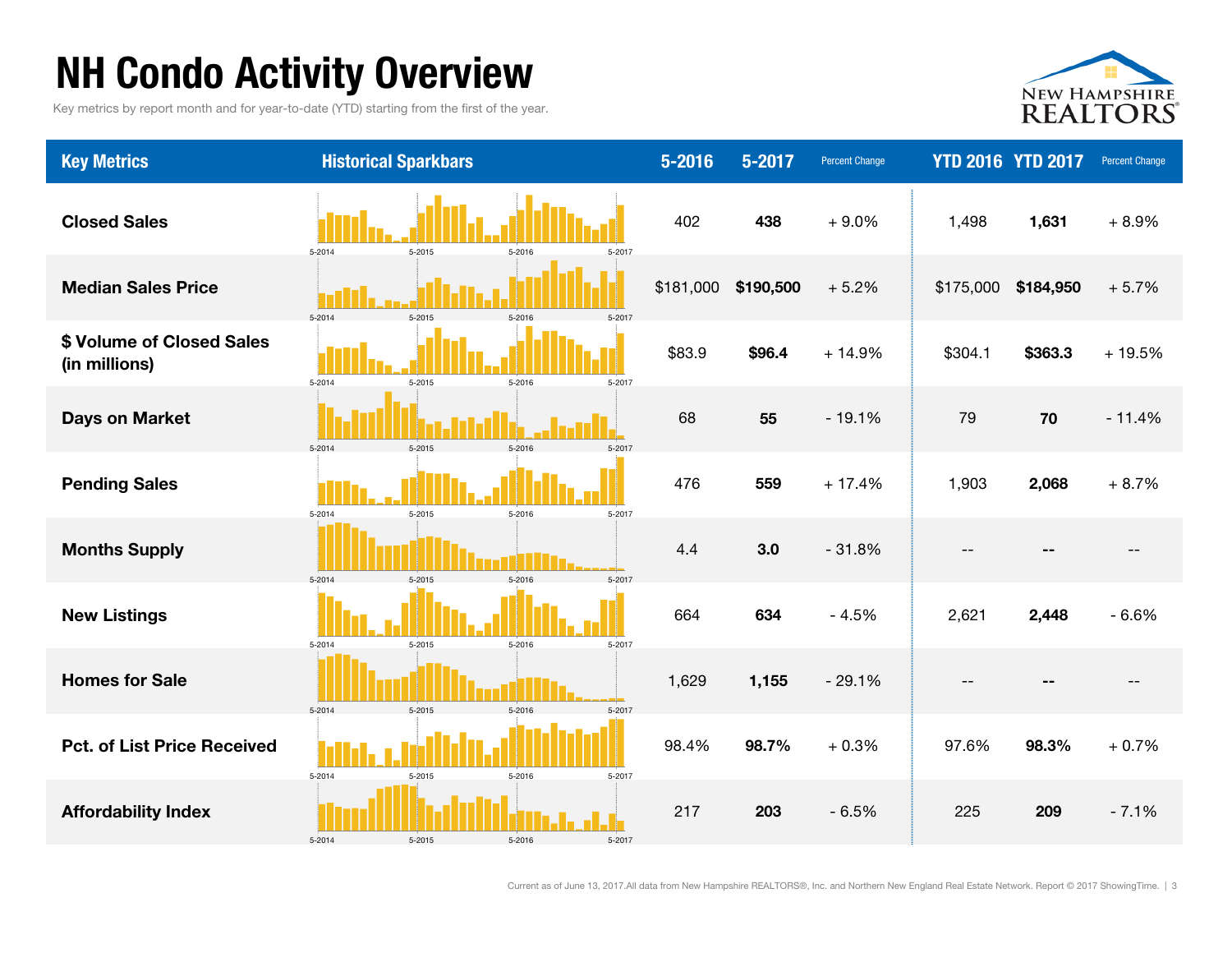### NH Closed Sales

A count of the actual sales that closed in a given month.





| <b>Closed Sales</b> | Single<br>Family | Year-Over-Year<br>Change | Condo | Year-Over-Year<br>Change |
|---------------------|------------------|--------------------------|-------|--------------------------|
| Jun-2016            | 2,027            | $+9.2\%$                 | 510   | +18.1%                   |
| Jul-2016.           | 1,857            | $-5.0\%$                 | 398   | $-21.5\%$                |
| Aug-2016            | 1,908            | $+8.0\%$                 | 454   | $+6.6%$                  |
| Sep-2016            | 1,681            | $+1.4%$                  | 424   | $-1.4%$                  |
| Oct-2016            | 1,647            | $+4.0\%$                 | 423   | $-4.1\%$                 |
| Nov-2016            | 1,398            | $+20.9%$                 | 378   | $+23.1%$                 |
| Dec-2016            | 1,291            | -7.8%                    | 345   | $-1.7\%$                 |
| Jan-2017            | 891              | $-3.9%$                  | 289   | +30.2%                   |
| Feb-2017            | 776              | $-6.6\%$                 | 262   | +18.0%                   |
| Mar-2017            | 1,095            | $+0.7%$                  | 303   | $+3.1\%$                 |
| Apr-2017            | 1,139            | $-11.3%$                 | 339   | $-5.3%$                  |
| May-2017            | 1,612            | $-4.1\%$                 | 438   | $+9.0\%$                 |
| 12-Month Avg        | 1,444            | $+0.8\%$                 | 380   | $+3.9%$                  |

#### Historical NH Closed Sales by Month

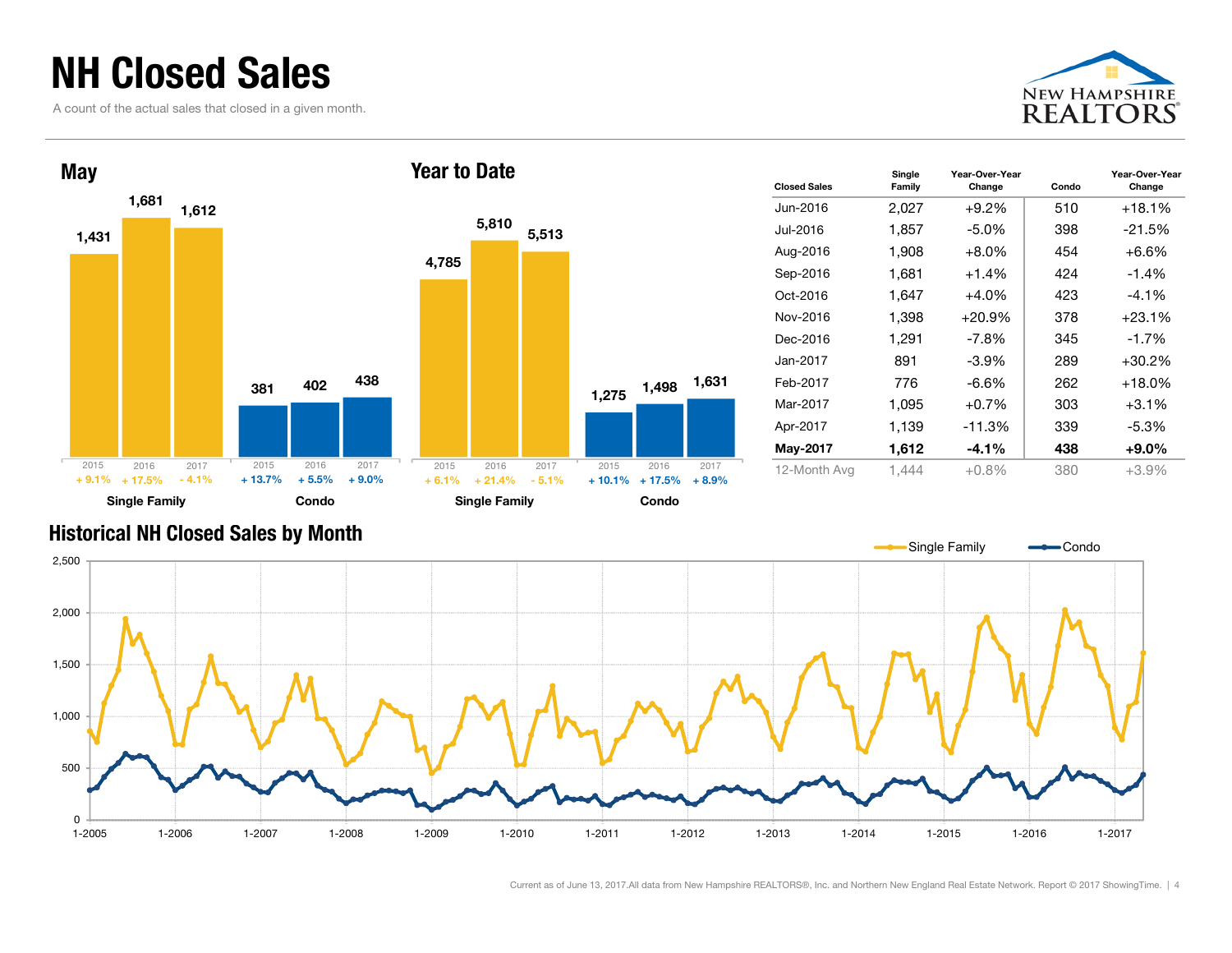### NH Median Sales Price

Point at which half of the sales sold for more and half sold for less, not accounting for seller concessions, in a given month.





| <b>Median Sales Price</b> | Single<br>Family | Year-Over-Year<br>Change | Condo     | Year-Over-Year<br>Change |
|---------------------------|------------------|--------------------------|-----------|--------------------------|
| Jun-2016                  | \$256,200        | $+0.5%$                  | \$184,900 | $+2.8%$                  |
| Jul-2016.                 | \$256,000        | $+0.8\%$                 | \$184,500 | $+0.3%$                  |
| Aug-2016                  | \$258,000        | +5.7%                    | \$190,500 | $+7.0%$                  |
| Sep-2016                  | \$255,000        | $+2.7%$                  | \$200,000 | $+17.7%$                 |
| Oct-2016                  | \$248,000        | +3.4%                    | \$188,000 | $+6.2\%$                 |
| Nov-2016                  | \$247,000        | $+5.1%$                  | \$190,000 | $+8.1%$                  |
| Dec-2016                  | \$250,000        | $+6.4%$                  | \$194,000 | $+14.2%$                 |
| Jan-2017.                 | \$247,500        | $+6.9\%$                 | \$179,950 | $+10.1%$                 |
| Feb-2017                  | \$244,000        | $+10.9%$                 | \$174,750 | $+0.5%$                  |
| Mar-2017                  | \$243,250        | +3.5%                    | \$190,000 | $+15.5%$                 |
| Apr-2017                  | \$260,000        | $+5.6%$                  | \$180,000 | $-2.7%$                  |
| May-2017                  | \$270,250        | +9.5%                    | \$190,500 | $+5.2\%$                 |
| 12-Month Avg*             | \$255,000        | $+4.5%$                  | \$188,000 | $+7.4%$                  |

Historical NH Median Sales Price by Month

\* Median Sales Price for all properties from June 2016 through May 2017. This is not the average of the individual figures above.

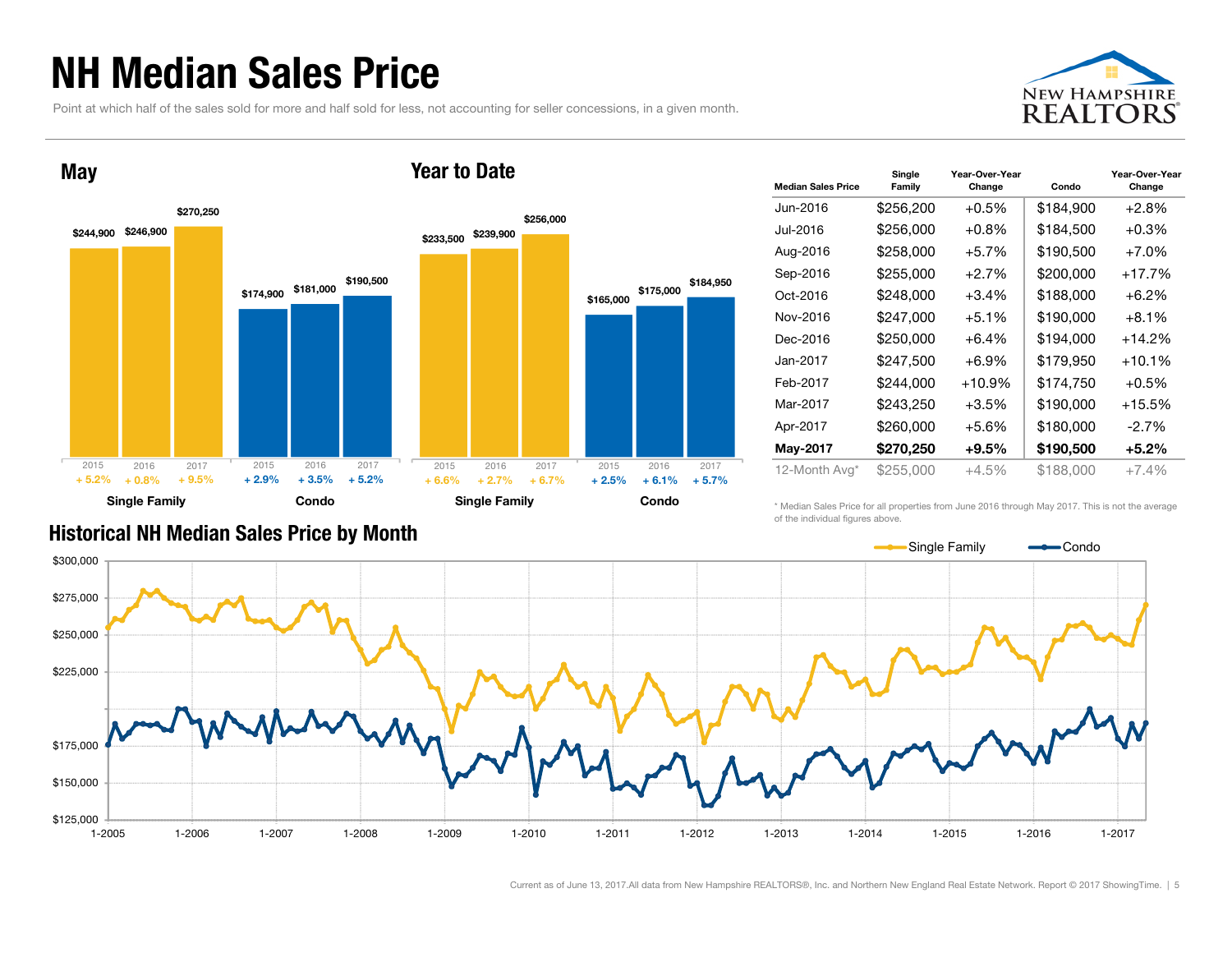### NH \$ Volume of Closed Sales

The total dollar volume for all closed sales in a given month (in millions). Does not account for seller concessions.





#### Historical NH \$ Volume of Closed Sales by Month (in millions)

| \$ Volume of Closed<br>Sales (in millions) | Single<br>Family | Year-Over-Year<br>Change | Condo   | Year-Over-Year<br>Change |
|--------------------------------------------|------------------|--------------------------|---------|--------------------------|
| Jun-2016                                   | \$594.1          | $+9.7%$                  | \$108.3 | $+20.7%$                 |
| Jul-2016                                   | \$555.9          | $-6.2\%$                 | \$86.1  | $-18.4%$                 |
| Aug-2016                                   | \$568.4          | +13.2%                   | \$99.7  | $+13.7%$                 |
| Sep-2016                                   | \$497.8          | $+1.9%$                  | \$100.7 | $+20.2%$                 |
| Oct-2016                                   | \$481.1          | $+10.0\%$                | \$91.9  | $+1.9%$                  |
| Nov-2016                                   | \$422.0          | $+31.4%$                 | \$86.5  | $+29.3%$                 |
| Dec-2016                                   | \$380.5          | $-1.8%$                  | \$78.1  | $+16.9%$                 |
| Jan-2017                                   | \$263.5          | $+2.3%$                  | \$67.6  | $+52.9%$                 |
| Feb-2017                                   | \$225.3          | $+6.6%$                  | \$54.1  | $+26.7%$                 |
| Mar-2017                                   | \$304.0          | +4.5%                    | \$73.2  | $+26.6%$                 |
| Apr-2017                                   | \$333.5          | $-6.8\%$                 | \$72.0  | -4.8%                    |
| May-2017                                   | \$502.8          | $+3.9%$                  | \$96.4  | $+14.9%$                 |
| 12-Month Avg*                              | \$427.4          | $+5.3%$                  | \$84.6  | $+13.4%$                 |

\* \$ Volume of Closed Sales (in millions) for all properties from June 2016 through May 2017. This is not the average of the individual figures above.

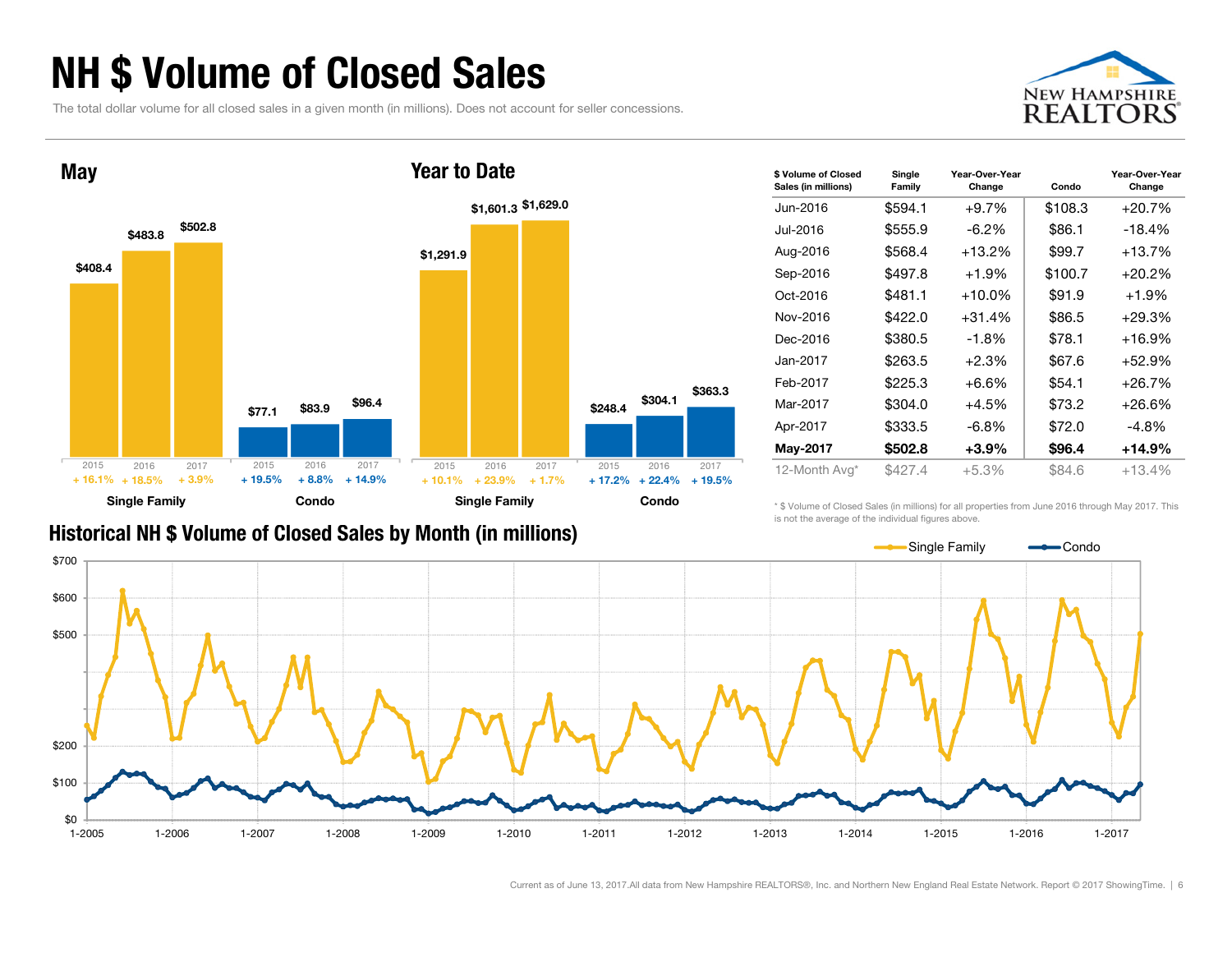### NH Days on Market

Average number of days between when a property is listed and when an offer is accepted in a given month.





| Days on Market | Single<br>Family | Year-Over-Year<br>Change | Condo | Year-Over-Year<br>Change |
|----------------|------------------|--------------------------|-------|--------------------------|
| Jun-2016       | 72               | $-2.7%$                  | 53    | $-26.4%$                 |
| Jul-2016       | 69               | $+3.0\%$                 | 59    | $-21.3%$                 |
| Aug-2016       | 69               | $+3.0\%$                 | 63    | $-3.1\%$                 |
| Sep-2016       | 99               | $+30.3%$                 | 82    | $+1.2%$                  |
| Oct-2016       | 79               | $0.0\%$                  | 69    | $-9.2\%$                 |
| Nov-2016       | 81               | $-9.0\%$                 | 66    | $-18.5%$                 |
| Dec-2016       | 82               | $-8.9\%$                 | 74    | $+2.8%$                  |
| Jan-2017.      | 87               | $-12.1%$                 | 73    | $-8.8\%$                 |
| Feb-2017       | 97               | -4.9%                    | 87    | -3.3%                    |
| Mar-2017       | 90               | $-14.3%$                 | 82    | $-6.8\%$                 |
| Apr-2017       | 78               | $-18.8%$                 | 64    | $-14.7%$                 |
| May-2017       | 70               | $-9.1%$                  | 55    | $-19.1%$                 |
| 12-Month Avg*  | 79               | $-3.4%$                  | 68    | $-11.1%$                 |

\* Days on Market for all properties from June 2016 through May 2017. This is not the average of the individual figures above.



97

79

 $-18.6\% - 11.4\%$ 

70

#### Historical NH Days on Market by Month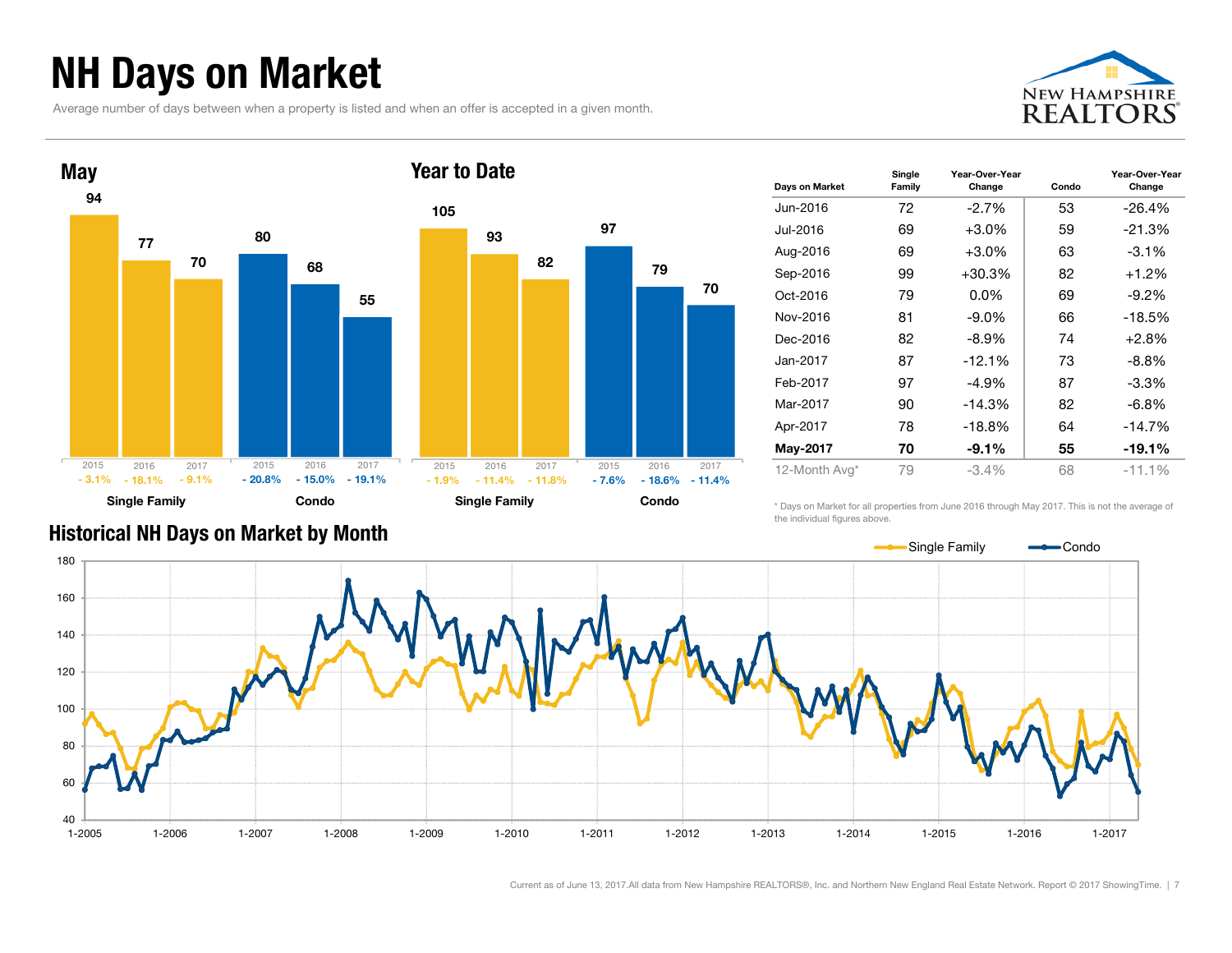### NH Pending Sales

A count of the properties on which offers have been accepted in a given month.





| <b>Pending Sales</b> | Single<br>Family | Year-Over-Year<br>Change | Condo | Year-Over-Year<br>Change |
|----------------------|------------------|--------------------------|-------|--------------------------|
| Jun-2016             | 1,837            | $+4.5%$                  | 455   | $+5.3\%$                 |
| Jul-2016             | 1,662            | $-1.2\%$                 | 368   | $-13.8%$                 |
| Aug-2016             | 1.716            | $+1.5%$                  | 433   | $+1.2%$                  |
| Sep-2016             | 1,538            | $+3.6%$                  | 422   | $+7.9%$                  |
| Oct-2016             | 1,339            | $-2.0\%$                 | 347   | -3.3%                    |
| Nov-2016             | 1,090            | $+4.4%$                  | 315   | $+15.0%$                 |
| Dec-2016             | 826              | -4.7%                    | 222   | $+0.9\%$                 |
| Jan-2017             | 964              | $+1.6%$                  | 287   | $+14.3%$                 |
| Feb-2017             | 1,085            | $-8.7\%$                 | 287   | $-9.7\%$                 |
| Mar-2017             | 1,680            | $+2.6%$                  | 472   | $+16.3%$                 |
| Apr-2017             | 1,750            | $-4.2\%$                 | 463   | $+2.4%$                  |
| May-2017             | 2,199            | $+14.1%$                 | 559   | +17.4%                   |
| 12-Month Avg         | 1,474            | $+1.5%$                  | 386   | $+4.4%$                  |

#### Historical NH Pending Sales by Month

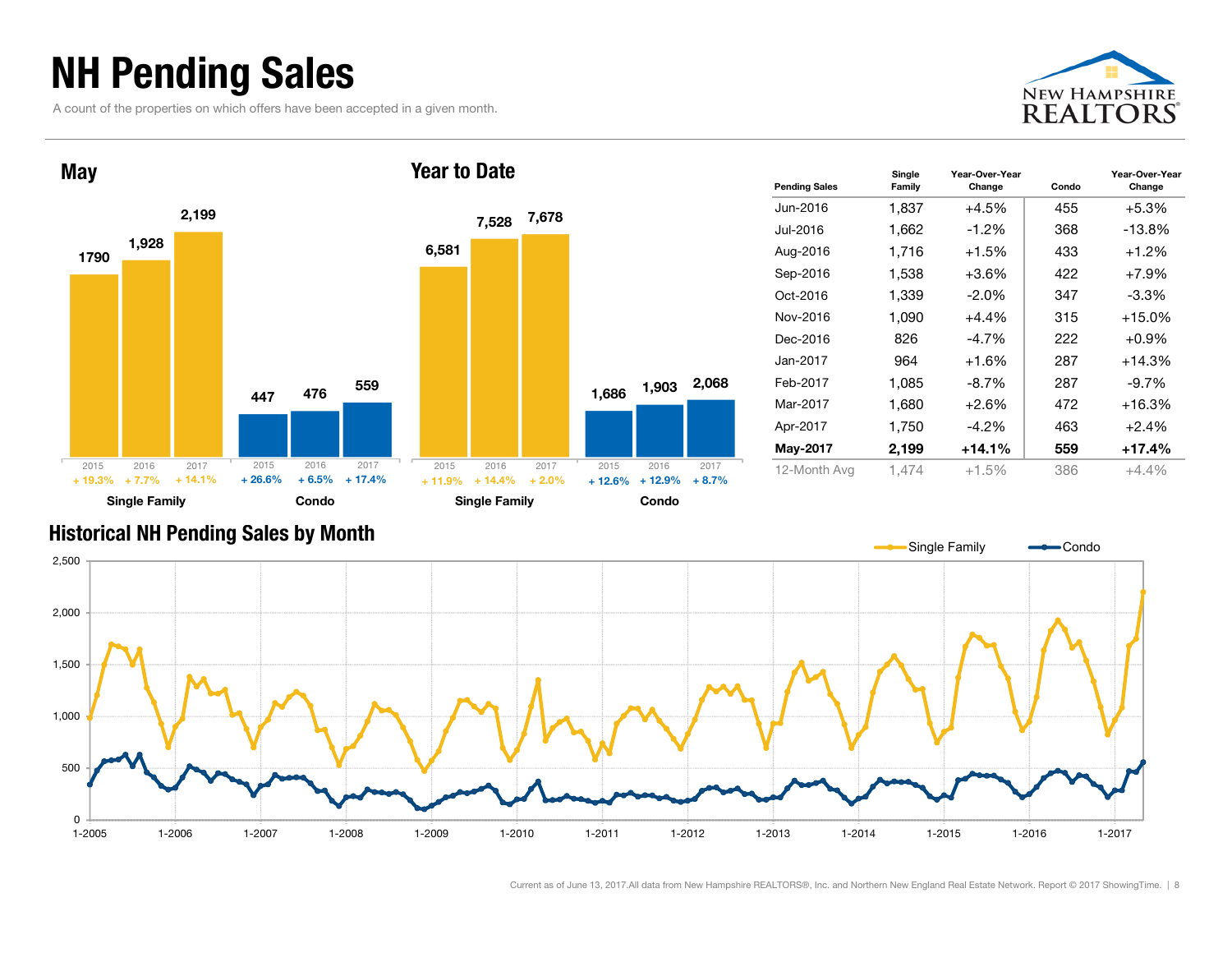### NH Months Supply of Inventory

The inventory of homes for sale at the end of a given month, divided by the average monthly pending sales from the last 12 months.





| <b>Months Supply</b> | Single<br>Family | Year-Over-Year<br>Change | Condo | Year-Over-Year<br>Change |
|----------------------|------------------|--------------------------|-------|--------------------------|
| Jun-2016             | 5.8              | $-30.1%$                 | 4.5   | $-26.2\%$                |
| Jul-2016             | 5.8              | $-31.8%$                 | 4.5   | $-25.0%$                 |
| Aug-2016             | 5.6              | $-32.5%$                 | 4.4   | $-22.8%$                 |
| Sep-2016             | 5.4              | $-32.5%$                 | 4.2   | $-22.2\%$                |
| Oct-2016             | 5.0              | $-32.4%$                 | 3.9   | $-20.4%$                 |
| Nov-2016             | 4.4              | $-33.3%$                 | 3.5   | $-22.2\%$                |
| Dec-2016             | 3.8              | $-29.6%$                 | 3.2   | $-20.0\%$                |
| Jan-2017             | 3.5              | $-31.4%$                 | 3.0   | $-23.1%$                 |
| Feb-2017             | 3.4              | $-30.6%$                 | 3.0   | $-21.1%$                 |
| Mar-2017             | 3.5              | $-31.4%$                 | 3.0   | $-26.8%$                 |
| Apr-2017             | 3.7              | $-31.5%$                 | 3.1   | $-26.2%$                 |
| May-2017             | 4.1              | $-28.1%$                 | 3.0   | $-31.8\%$                |
| 12-Month Avg*        | 4.5              | $-30.9%$                 | 3.6   | $-24.1%$                 |

Historical NH Months Supply of Inventory by Month

\* Months Supply for all properties from June 2016 through May 2017. This is not the average of the individual figures above.

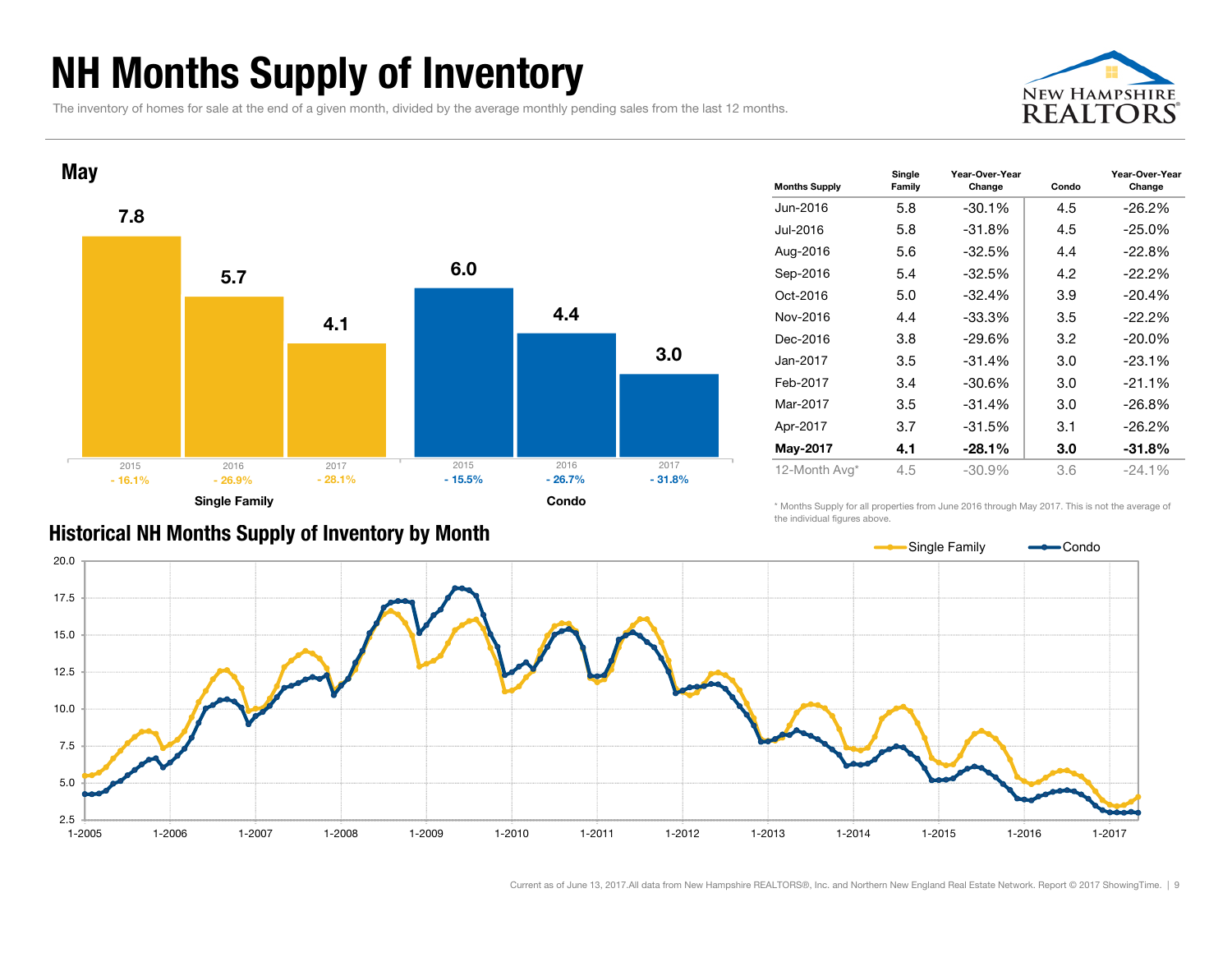### NH New Listings

A count of the properties that have been newly listed on the market in a given month.





| <b>New Listings</b> | Single<br>Family | Year-Over-Year<br>Change | Condo | Year-Over-Year<br>Change |
|---------------------|------------------|--------------------------|-------|--------------------------|
| Jun-2016            | 2,719            | $-16.5\%$                | 614   | -3.9%                    |
| Jul-2016            | 2,264            | $-18.4%$                 | 493   | $-9.2\%$                 |
| Aug-2016            | 2,168            | $-10.1%$                 | 530   | $+6.0\%$                 |
| Sep-2016            | 1,957            | $-6.9\%$                 | 503   | $+8.2%$                  |
| Oct-2016            | 1,516            | -9.8%                    | 375   | $-12.8%$                 |
| Nov-2016            | 1,101            | $-5.7\%$                 | 302   | $-2.9\%$                 |
| Dec-2016            | 776              | $-21.5%$                 | 227   | -9.9%                    |
| Jan-2017            | 1,249            | $-2.6\%$                 | 354   | $+7.3%$                  |
| Feb-2017            | 1,243            | $-19.0%$                 | 339   | $-19.9%$                 |
| Mar-2017            | 2,168            | $-12.2%$                 | 564   | $-5.2\%$                 |
| Apr-2017            | 2,419            | $-14.9%$                 | 557   | $-8.5%$                  |
| May-2017            | 3,130            | $+5.0\%$                 | 634   | $-4.5%$                  |
| 12-Month Avg        | 2,124            | $-10.9%$                 | 480   | $-4.7\%$                 |

#### Historical NH New Listings by Month

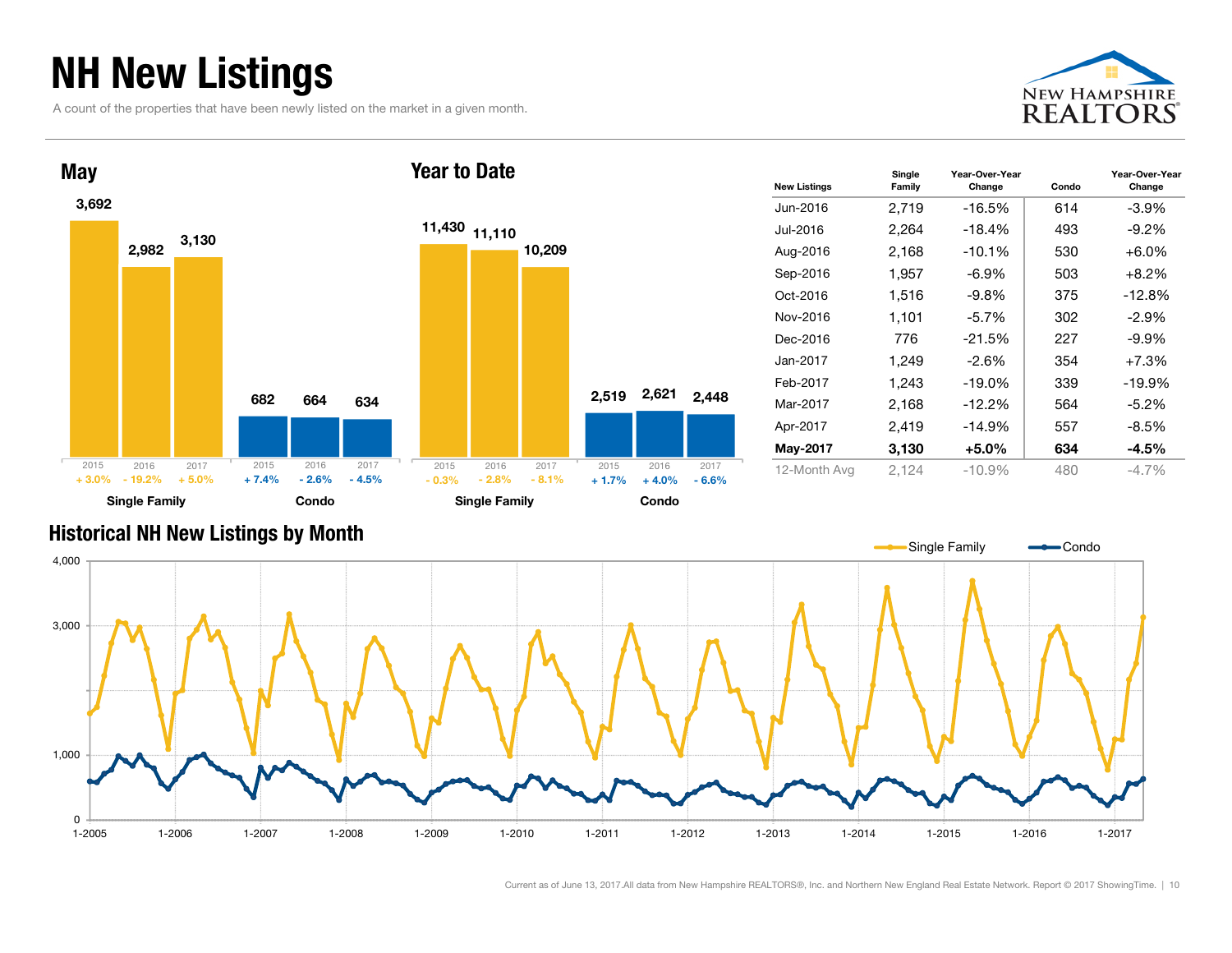### NH Inventory of Homes for Sale

The number of properties available for sale in active status at the end of a given month.





#### Historical NH Inventory of Homes for S ale by Mont h

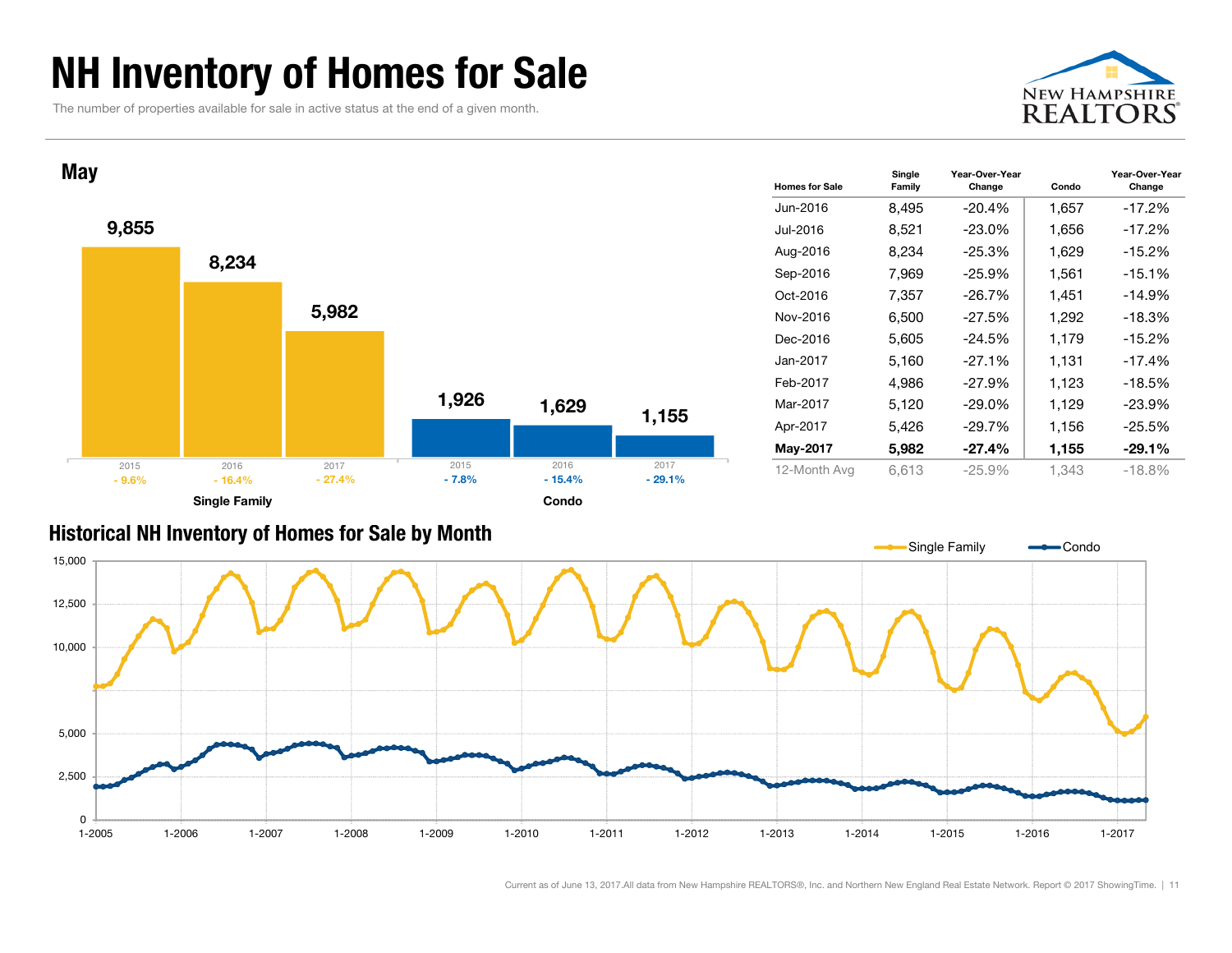### NH Percent of List Price Received

Percentage found when dividing a property's sales price by its most recent list price, then taking the average for all properties sold in a given month, not accounting for seller concessions.





| Pct. of List Price<br>Received | Single<br>Family | Year-Over-Year<br>Change | Condo | Year-Over-Year<br>Change |
|--------------------------------|------------------|--------------------------|-------|--------------------------|
| Jun-2016                       | 98.0%            | $+0.5%$                  | 98.1% | $+0.5%$                  |
| Jul-2016                       | 97.6%            | $+0.1%$                  | 98.1% | $+0.2\%$                 |
| Aug-2016                       | 97.6%            | $+0.4%$                  | 97.8% | $+0.1%$                  |
| Sep-2016                       | 97.2%            | $0.0\%$                  | 98.5% | $+1.3%$                  |
| Oct-2016                       | 97.3%            | $+0.6%$                  | 98.0% | $+0.1%$                  |
| Nov-2016                       | 97.0%            | $+0.6%$                  | 97.8% | $+0.4%$                  |
| Dec-2016                       | 97.0%            | $+0.5%$                  | 98.1% | $+0.7%$                  |
| Jan-2017                       | 97.4%            | $+1.0%$                  | 97.7% | $+1.3%$                  |
| Feb-2017                       | 96.9%            | $+0.4%$                  | 97.8% | $+0.9%$                  |
| Mar-2017                       | 97.5%            | $+0.4%$                  | 98.2% | $+0.7%$                  |
| Apr-2017                       | 98.2%            | $+0.7%$                  | 98.7% | $+0.5%$                  |
| May-2017                       | 98.4%            | +0.6%                    | 98.7% | $+0.3%$                  |
| 12-Month Avg*                  | 97.5%            | $+0.4%$                  | 98.2% | $+0.6%$                  |

Historical NH Percent of List Price Receive d by Mont h

\* Pct. of List Price Received for all properties from June 2016 through May 2017. This is not the average of the individual figures above.

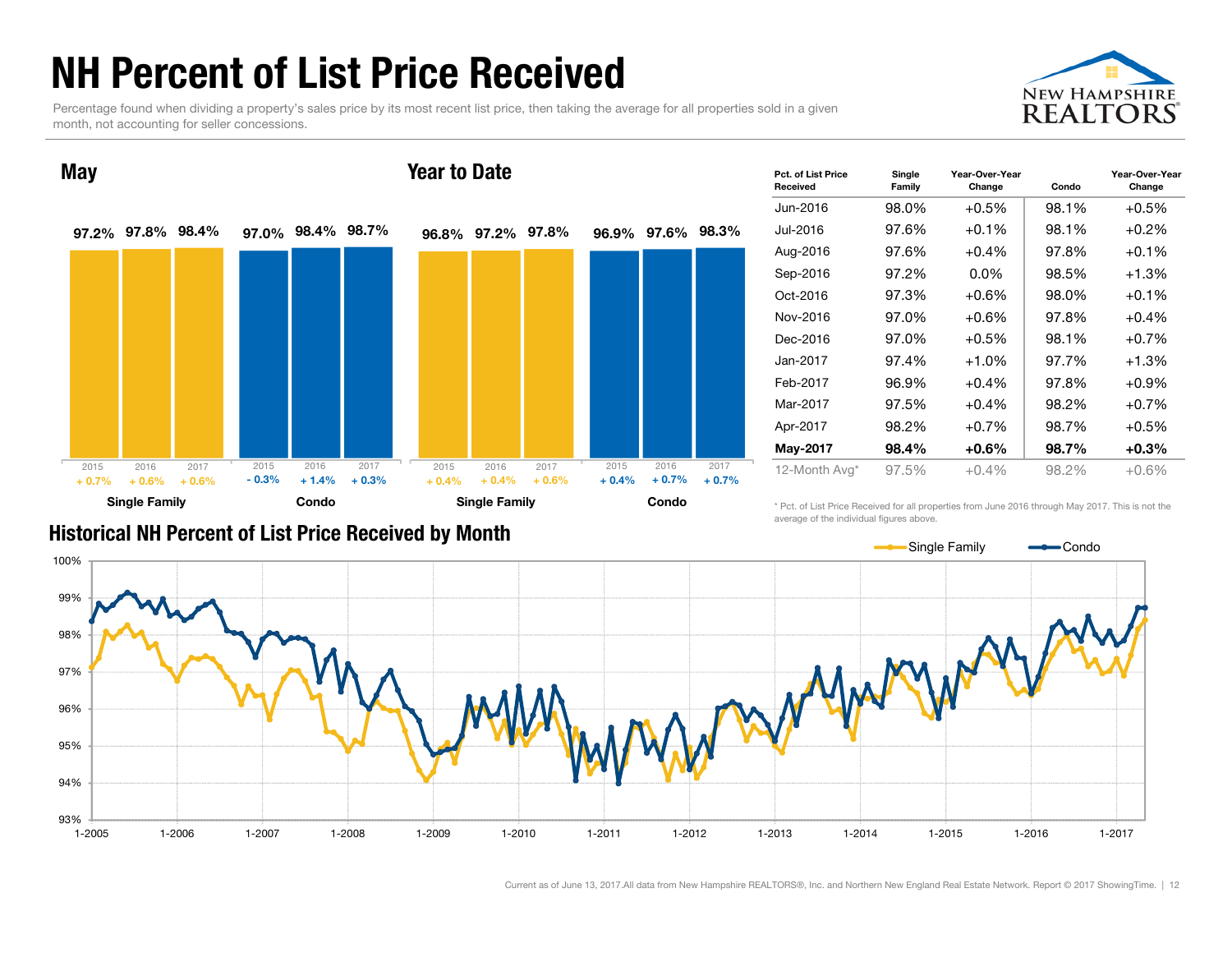## NH Housing Affordability Index

This index measures housing affordability for the region. For example, an index of 120 means the median household income is 120% of what is necessary to qualify for the median-priced home under prevailing interest rates. A higher number means greater affordability.





| <b>Affordability Index</b> | Single<br>Family | Year-Over-Year<br>Change | Condo | Year-Over-Year<br>Change |
|----------------------------|------------------|--------------------------|-------|--------------------------|
| Jun-2016                   | 156              | $-1.3%$                  | 216   | -3.6%                    |
| Jul-2016                   | 156              | $0.0\%$                  | 216   | $0.0\%$                  |
| Aug-2016                   | 155              | -5.5%                    | 210   | $-6.7\%$                 |
| Sep-2016                   | 156              | -4.3%                    | 199   | $-16.4%$                 |
| Oct-2016                   | 163              | $-3.6%$                  | 215   | $-5.7\%$                 |
| Nov-2016                   | 155              | $-9.4%$                  | 202   | $-11.4%$                 |
| Dec-2016                   | 148              | $-13.5%$                 | 191   | $-19.4%$                 |
| Jan-2017                   | 148              | $-10.3%$                 | 204   | $-12.8%$                 |
| Feb-2017                   | 154              | $-14.0%$                 | 216   | $-4.8%$                  |
| Mar-2017                   | 154              | $-7.8\%$                 | 198   | $-16.8%$                 |
| Apr-2017                   | 147              | $-8.1\%$                 | 213   | $0.0\%$                  |
| May-2017                   | 143              | $-10.1%$                 | 203   | -6.5%                    |
| 12-Month Avg*              | 153              | $-13.4%$                 | 165   | -10.6%                   |

#### Historical NH Housing Affordability Index by Month

\* Affordability Index for all properties from June 2016 through May 2017. This is not the average of the individual figures above.

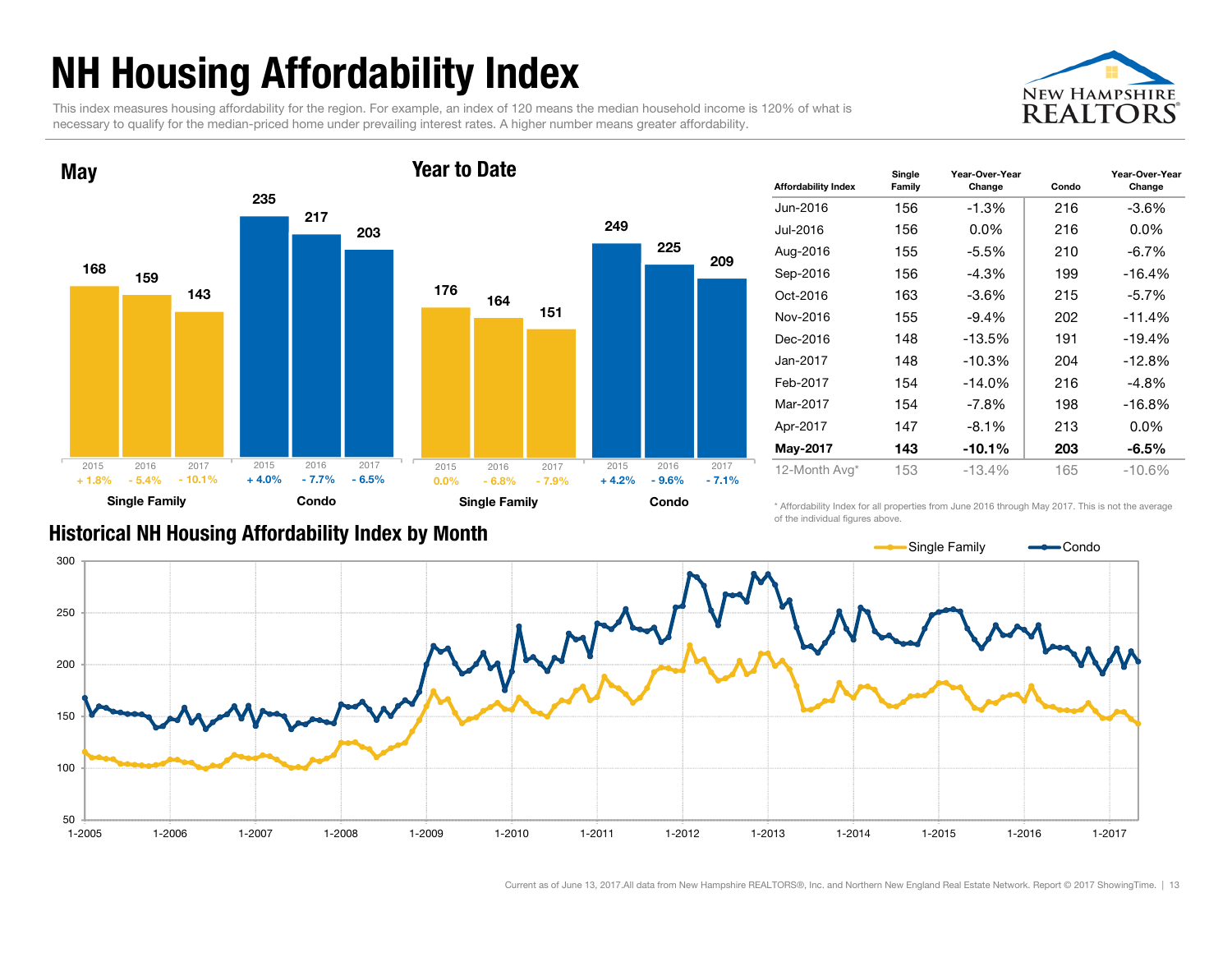### NH All Properties Activity Overview

Key metrics by report month and for year-to-date (YTD) starting from the first of the year. Includes Single Family, Condos and Manufactured/Mobile Homes.



| <b>Key Metrics</b>                         | <b>Historical Sparkbars</b>              | $5 - 2016$ | 5-2017    | <b>Percent Change</b> | <b>YTD 2016 YTD 2017</b> |           | <b>Percent Change</b> |
|--------------------------------------------|------------------------------------------|------------|-----------|-----------------------|--------------------------|-----------|-----------------------|
| <b>Closed Sales</b>                        | 5-2014<br>5-2015<br>5-2017<br>5-2016     | 2,174      | 2,140     | $-1.6%$               | 7,692                    | 7,496     | $-2.5%$               |
| <b>Median Sales Price</b>                  | $5 - 2014$<br>5-2017<br>5-2015<br>5-2016 | \$228,250  | \$249,900 | $+9.5%$               | \$219,900                | \$235,000 | $+6.9%$               |
| \$ Volume of Closed Sales<br>(in millions) | 5-2017<br>5-2014<br>5-2015<br>5-2016     | \$572.8    | \$604.5   | $+5.5%$               | \$1,926.1                | \$2,013.9 | $+4.6%$               |
| <b>Days on Market</b>                      | 5-2014<br>5-2015<br>5-2016<br>5-2017     | 75         | 67        | $-10.7%$              | 90                       | 79        | $-12.2%$              |
| <b>Pending Sales</b>                       | 5-2015<br>5-2016<br>5-2014<br>5-2017     | 2,510      | 2,888     | $+15.1%$              | 9,897                    | 10,196    | $+3.0%$               |
| <b>Months Supply</b>                       | 5-2014<br>5-2015<br>5-2016<br>5-2017     | 5.3        | 3.8       | $-28.3%$              | $-$                      |           | $-$                   |
| <b>New Listings</b>                        | 5-2014<br>5-2015<br>5-2016<br>5-2017     | 3,779      | 3,930     | $+4.0%$               | 14,275                   | 13,157    | $-7.8%$               |
| <b>Homes for Sale</b>                      | 5-2014<br>5-2015<br>5-2016<br>5-2017     | 10,188     | 7,365     | $-27.7%$              | $- -$                    | $ -$      | $-$                   |
| <b>Pct. of List Price Received</b>         | 5-2014<br>5-2015<br>5-2016<br>5-2017     | 97.7%      | 98.3%     | $+0.6%$               | 97.0%                    | 97.7%     | $+0.7%$               |
| <b>Affordability Index</b>                 | 5-2014<br>5-2015<br>5-2016<br>5-2017     | 172        | 155       | $-10.3%$              | 179                      | 164       | $-8.1%$               |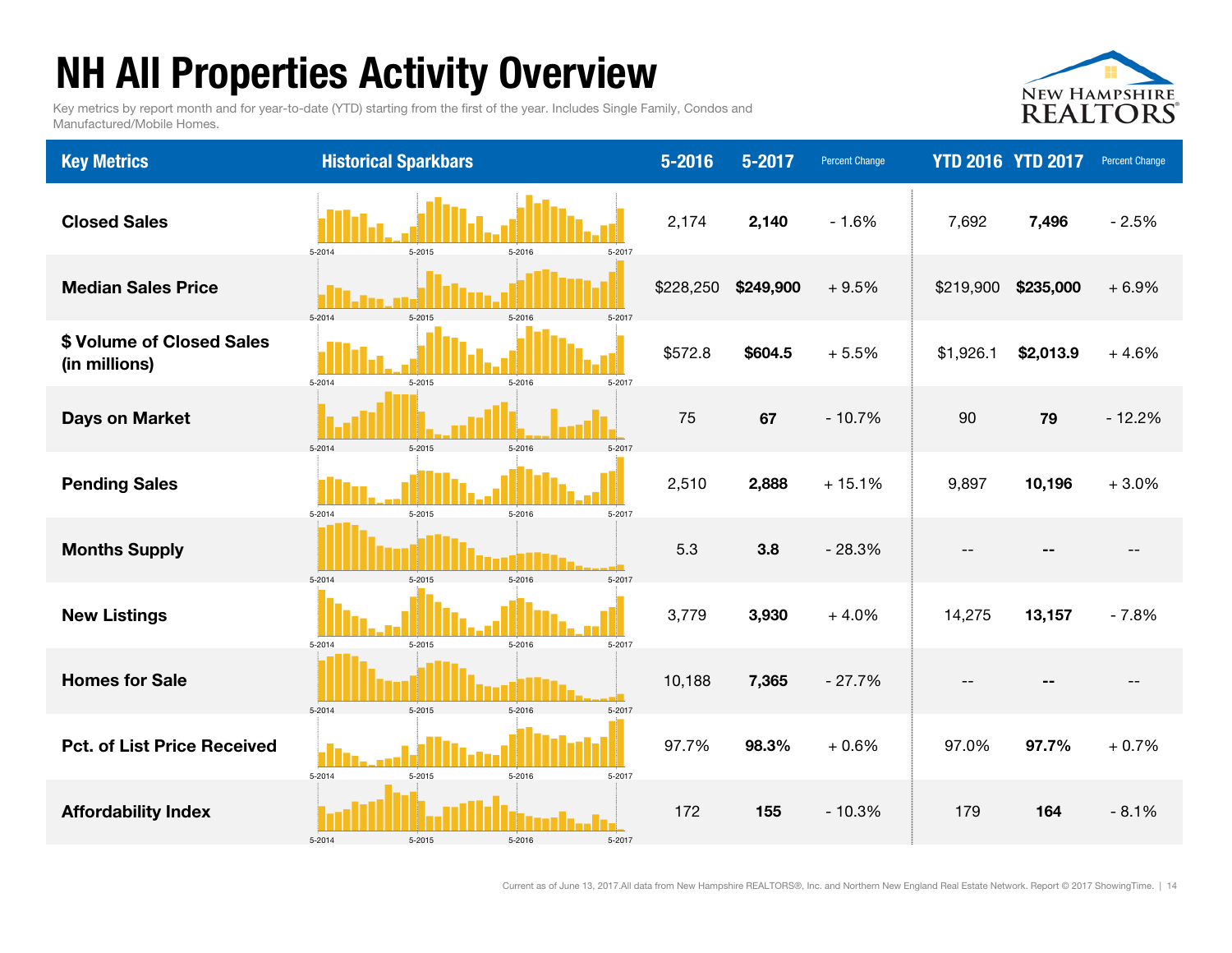### NH Single Family Residential Activity by County

Key metrics by report month for the counties in the state of New Hampshire.



|                           | <b>Closed Sales</b> |        | <b>Median Sales Price</b> |           |           | <b>Sales Volume</b><br>(In Millions) |           |           | <b>Days on Market</b> |        |        | <b>Pending Sales</b> |        |        |          |
|---------------------------|---------------------|--------|---------------------------|-----------|-----------|--------------------------------------|-----------|-----------|-----------------------|--------|--------|----------------------|--------|--------|----------|
|                           | 5-2016              | 5-2017 | $+/-$                     | 5-2016    | 5-2017    | $+/-$                                | 5-2016    | 5-2017    | $+/-$                 | 5-2016 | 5-2017 | $+/-$                | 5-2016 | 5-2017 | $+/-$    |
| <b>Belknap</b>            | 107                 | 111    | $+3.7%$                   | \$210,500 | \$239,000 | $+13.5%$                             | \$30.9    | \$35.8    | $+15.9%$              | 97     | 76     | $-21.6%$             | 109    | 153    | $+40.4%$ |
| Belknap Year-to-Date      | 369                 | 362    | $-1.9%$                   | \$203,700 | \$211,500 | $+3.8%$                              | \$109.7   | \$107.8   | $-1.7%$               | 111    | 100    | $-9.9%$              | 458    | 492    | $+7.4%$  |
| Carroll                   | 85                  | 97     | $+14.1%$                  | \$200,000 | \$245,000 | $+22.5%$                             | \$24.9    | \$32.8    | $+31.7%$              | 137    | 104    | $-24.1%$             | 129    | 156    | $+20.9%$ |
| Carroll Year-to-Date      | 338                 | 354    | $+4.7%$                   | \$205,000 | \$220,000 | $+7.3%$                              | \$102.4   | \$111.5   | $+8.9%$               | 155    | 133    | $-14.2%$             | 425    | 468    | $+10.1%$ |
| <b>Cheshire</b>           | 80                  | 83     | $+3.8%$                   | \$175,000 | \$178,000 | $+1.7%$                              | \$14.9    | \$16.5    | $+10.7%$              | 97     | 121    | $+24.7%$             | 89     | 113    | $+27.0%$ |
| Cheshire Year-to-Date     | 296                 | 293    | $-1.0%$                   | \$170,875 | \$177,000 | $+3.6%$                              | \$54.3    | \$56.3    | $+3.7%$               | 136    | 110    | $-19.1%$             | 377    | 407    | $+8.0%$  |
| Coos                      | 38                  | 24     | $-36.8%$                  | \$106,500 | \$87,850  | $-17.5%$                             | \$4.1     | \$2.7     | $-34.1%$              | 162    | 110    | $-32.1%$             | 35     | 52     | $+48.6%$ |
| Coos Year-to-Date         | 158                 | 145    | $-8.2%$                   | \$80,000  | \$95,000  | $+18.8%$                             | \$15.6    | \$16.9    | $+8.3%$               | 159    | 174    | $+9.4%$              | 182    | 177    | $-2.7%$  |
| Grafton                   | 109                 | 112    | $+2.8%$                   | \$215,000 | \$195,200 | $-9.2%$                              | \$31.4    | \$34.0    | $+8.3%$               | 86     | 119    | $+38.4%$             | 123    | 145    | $+17.9%$ |
| Grafton Year-to-Date      | 343                 | 355    | $+3.5%$                   | \$189,000 | \$193,000 | $+2.1%$                              | \$87.0    | \$91.9    | $+5.6%$               | 120    | 118    | $-1.7%$              | 478    | 499    | $+4.4%$  |
| Hillsborough              | 426                 | 440    | $+3.3%$                   | \$254,750 | \$290,000 | $+13.8%$                             | \$118.5   | \$138.6   | $+17.0%$              | 61     | 50     | $-18.0%$             | 536    | 552    | $+3.0%$  |
| Hillsborough Year-to-Date | 1,560               | 1.468  | $-5.9%$                   | \$249,900 | \$275,500 | $+10.2%$                             | \$423.9   | \$444.0   | $+4.7%$               | 69     | 58     | $-15.9%$             | 2,056  | 2.009  | $-2.3%$  |
| <b>Merrimack</b>          | 194                 | 182    | $-6.2%$                   | \$213,450 | \$253,450 | $+18.7%$                             | \$47.9    | \$50.0    | $+4.4%$               | 66     | 76     | $+15.2%$             | 232    | 253    | $+9.1%$  |
| Merrimack Year-to-Date    | 614                 | 652    | $+6.2%$                   | \$210,000 | \$237,900 | $+13.3%$                             | \$143.3   | \$166.0   | $+15.8%$              | 90     | 81     | $-10.0%$             | 836    | 900    | $+7.7%$  |
| Rockingham                | 414                 | 358    | $-13.5%$                  | \$325,750 | \$349,950 | $+7.4%$                              | \$157.5   | \$144.3   | $-8.4%$               | 61     | 50     | $-18.0%$             | 448    | 481    | $+7.4%$  |
| Rockingham Year-to-Date   | 1,385               | 1,176  | $-15.1%$                  | \$309,900 | \$335,750 | $+8.3%$                              | \$493.9   | \$469.5   | $-4.9%$               | 74     | 63     | $-14.9%$             | 1,782  | 1,710  | $-4.0%$  |
| <b>Strafford</b>          | 176                 | 153    | $-13.1%$                  | \$231,500 | \$241,000 | $+4.1%$                              | \$44.3    | \$40.1    | $-9.5%$               | 70     | 53     | $-24.3%$             | 175    | 214    | $+22.3%$ |
| Strafford Year-to-Date    | 562                 | 524    | $-6.8%$                   | \$219,650 | \$229,950 | $+4.7%$                              | \$133.8   | \$130.7   | $-2.3%$               | 91     | 64     | $-29.7%$             | 692    | 758    | $+9.5%$  |
| <b>Sullivan</b>           | 52                  | 52     | 0.0%                      | \$159,900 | \$159,500 | $-0.3%$                              | \$9.3     | \$7.9     | $-15.1%$              | 159    | 122    | $-23.3%$             | 52     | 80     | $+53.8%$ |
| Sullivan Year-to-Date     | 185                 | 184    | $-0.5%$                   | \$152,797 | \$164,500 | $+7.7%$                              | \$37.5    | \$34.7    | $-7.5%$               | 149    | 133    | $-10.7%$             | 242    | 258    | $+6.6%$  |
| <b>Entire State</b>       | 1,681               | 1,612  | $-4.1%$                   | \$246,900 | \$270,250 | $+9.5%$                              | \$483.8   | \$502.8   | $+3.9%$               | 77     | 70     | $-9.1%$              | 1,928  | 2.199  | $+14.1%$ |
| Entire State Year-to-Date | 5,810               | 5,513  | $-5.1%$                   | \$239,900 | \$256,000 | $+6.7%$                              | \$1,601.3 | \$1,629.0 | $+1.7%$               | 93     | 82     | $-11.8%$             | 7,528  | 7,678  | $+2.0%$  |